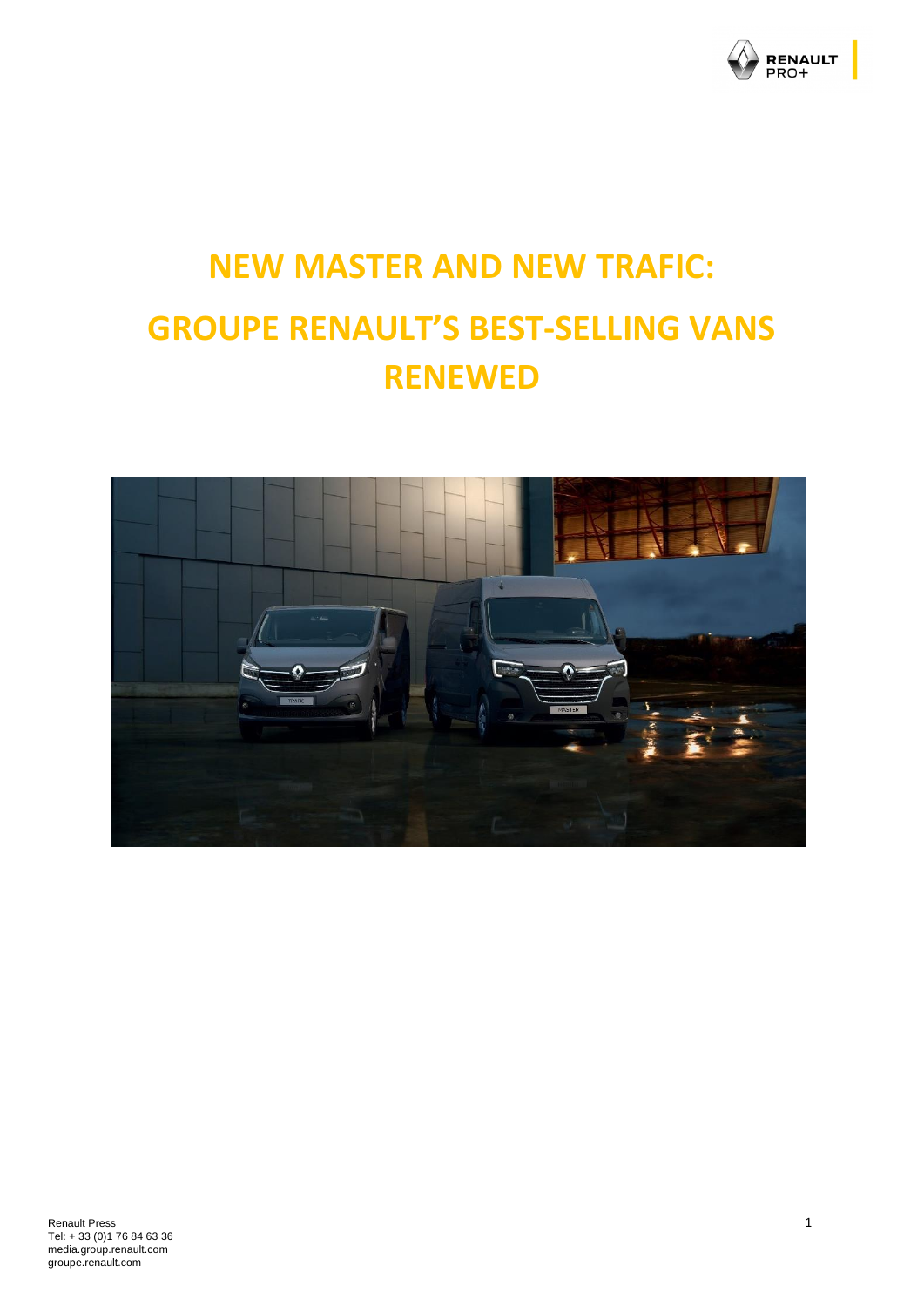

## **Contents**

| 2.0 dCi engine and automatic gearbox: new, highly-awaited engines and transmissions 9 |  |
|---------------------------------------------------------------------------------------|--|
|                                                                                       |  |
|                                                                                       |  |
|                                                                                       |  |
|                                                                                       |  |
|                                                                                       |  |
|                                                                                       |  |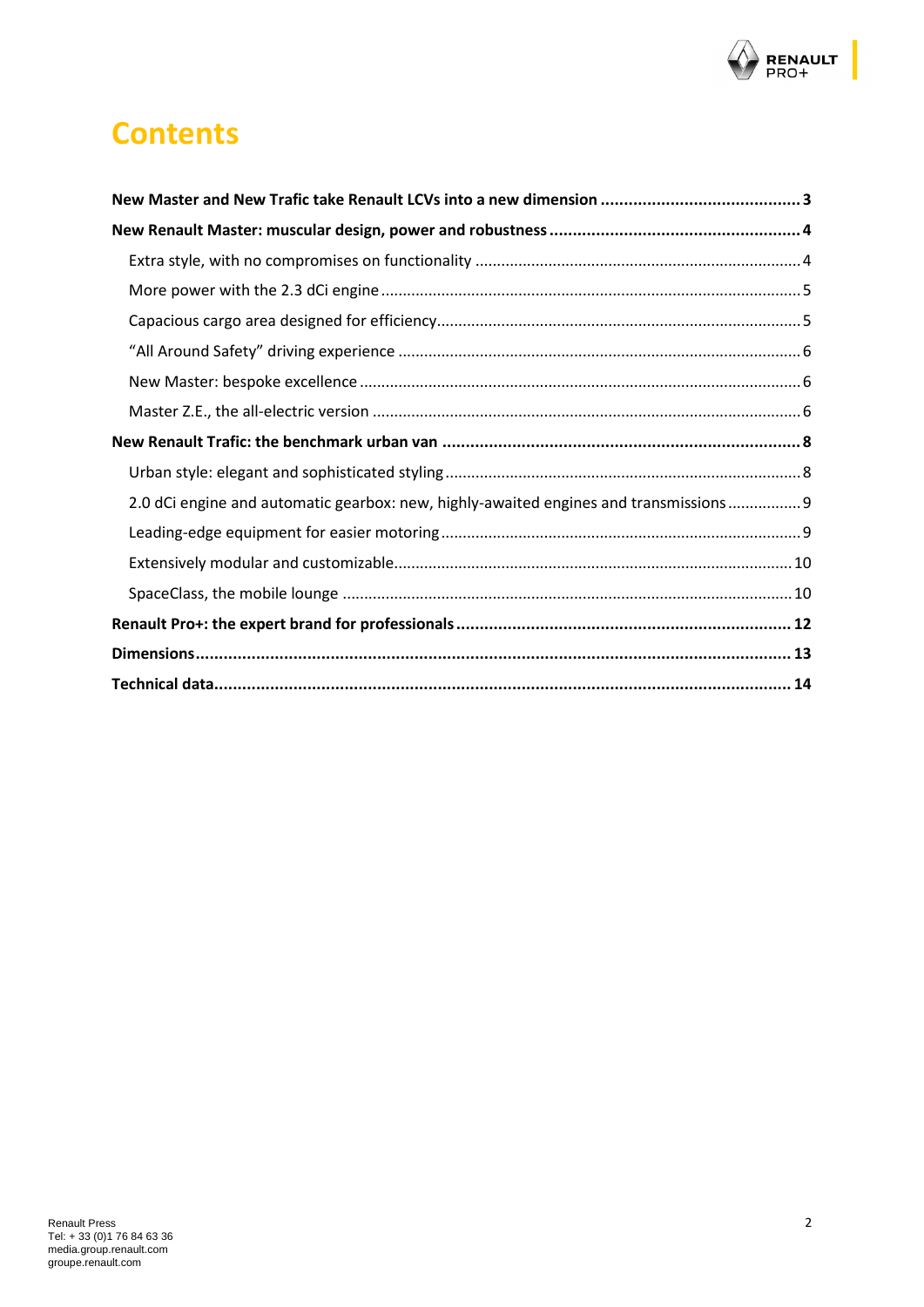

## <span id="page-2-0"></span>**New Master and New Trafic take Renault LCVs into a new dimension**

A player in the van market **for 120 years**, Groupe Renault is upgrading its **light commercial vehicle range** with enhanced **styling, connectivity and bespoke features**. And to further satisfy its professional customers, the new light commercial vehicles (LCVs) boast **quality levels comparable to those of passenger cars**.

Since launch **in 1980**, Master and Trafic have established themselves as **essential models** in the LCV market, having sold in **over four million units**. To respond to new customer needs, New Master and New Trafic have gained stronger design, powertrains and equipment:

- **EXECUTE:** Imposing and meticulous **design**
- **New engines**
- **Bespoke** cabins for professionals
- **E** All-conquering robustness
- Driving comfort
- Connected onboard experience.

Revealed in April 2019 with a **new "Urban Gray" body color**, they will be **launched in Europe starting in September 2019**. Both models feature the **new visual identity** of the front end of Renault LCVs.

By improving the standards of its LCV and passenger-transport range, Groupe Renault is reasserting its determination to **move from European leader to world leader** consistent with the objectives of its strategic plan, Drive the Future (2017-2022).

This major ambition is based on quantified objectives:

- **Increase** LCV sales by **over 40%**
- **Double market coverage** from 24% to 50%
- Remain the electric LCV leader by marketing an electric version of all of its vans (excluding pick-ups)
- **EXECOME SECOME SECOME A LCC I LEADER** with sales of over 2.5 million units a year, thanks to the Alliance with Nissan and Mitsubishi.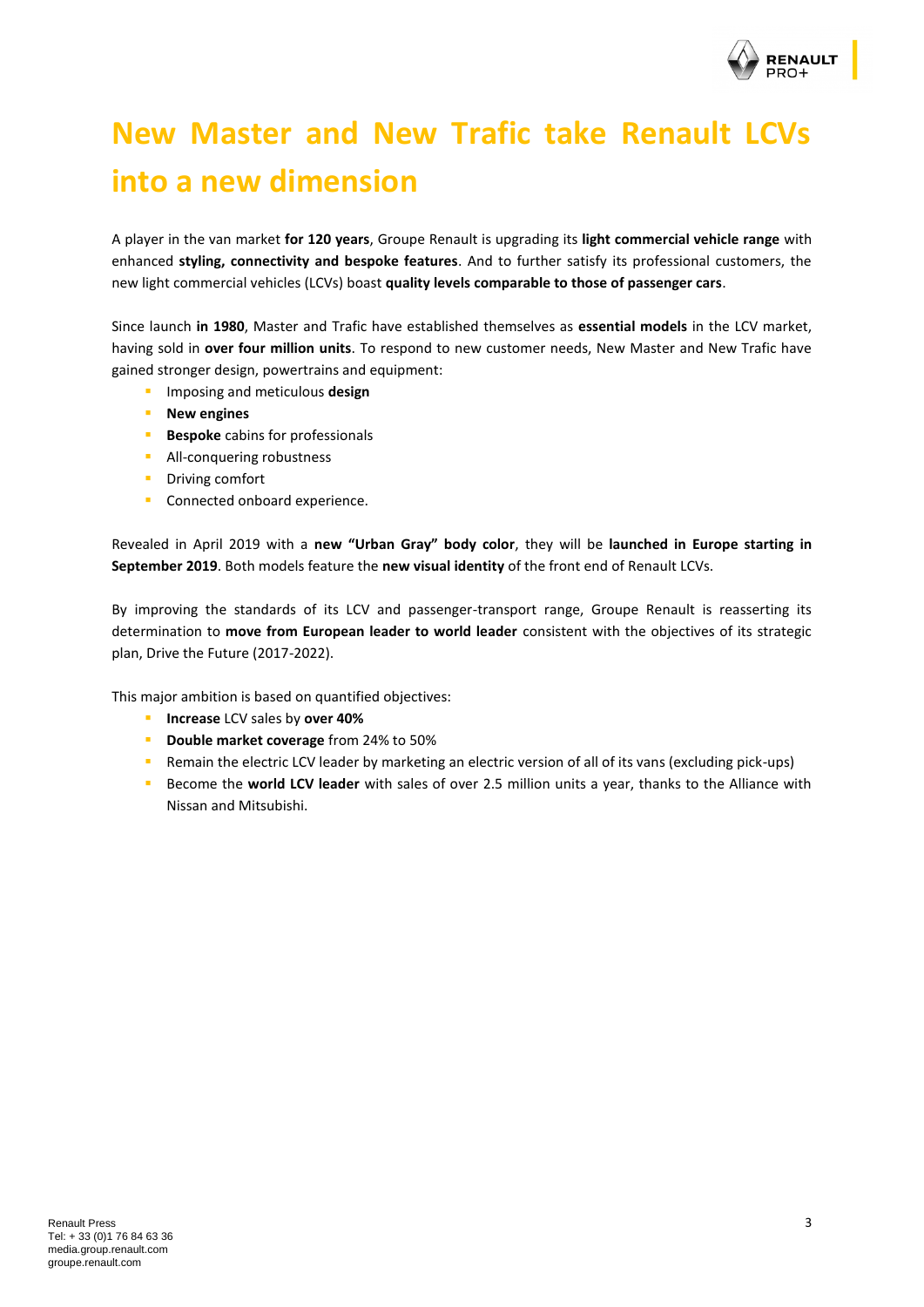

## <span id="page-3-0"></span>**New Renault Master: muscular design, power and robustness**

Featuring a new **front end**, New Master has also been redesigned inside. The cabin scores higher on **perceived quality** as well as **functionality and practicality**, with chrome inserts, new upholstery, and a cockpit equipped with an enhanced mobile office. The new 2.3 dCi engines provide **more power and torque while reducing fuel consumption**. Driving is **safer and more seamless** thanks to new advanced driver assistance systems (ADAS). New Master Z.E., Renault's fourth electric vehicle, joined the Group's LCV line-up in 2017.

Since **launch in 1980**, Renault Master has ranked at the forefront of the **large van market**:

- **2.4 million units sold**, 118,176 of which in 2018
- Sold in over **50 countries**
- **Master has set sales records every year since 2014**
- Renault launched Master 2 in 1997 and Master 3 in 2010
- Master is available in 350 versions with **three heights, four lengths and useful load volume of 8 to 22 m<sup>3</sup>** .

#### **Produced at the Batilly plant (France)**

Master has been produced at the Renault Sovab plant in Batilly **since 1980**.

The plant has **nearly 2,700 employees** and has hired 370 people in the last four years. In parallel, the site's business activity generates nearly 5,000 indirect jobs locally.

Eighty-four per cent of the plant's suppliers are based in France.

Produced at Renault's Batilly plant in France and Curitiba plant in Brazil since 2009, Renault Master is the market leader in France, Poland, Slovenia, Croatia, Brazil and Morocco.

### <span id="page-3-1"></span>**Extra style, with no compromises on functionality**

#### **Front-end metamorphosis for greater robustness**

The comprehensive restyle is consistent with the shared visual identity of the other models in Renault's LCV range. New Master gains extra robustness through a more expressive and dynamic front end:

- **New vertical-design grille**
- **·** The **C-Shape light signature, fit as standard**, embodying the identity of the Renault range
- A higher **hood line**
- **Reinforced bumpers** and **front wings**.

The contrast between the vertical emphasis of the grille and the horizontal emphasis of the hood lends New Master a strong and powerful look. A handlebar-shaped chrome grille and additional chrome strips bring a touch of elegance and sophistication to the front-end design.

New Master is being launched with **new opaque body paint**, "Urban Gray".

#### **Enhanced interior design: top-quality materials and pure styling**

New Master has **taken on passenger-car cues**. The interior gains in quality through the use of higher-quality, darker and less glossy materials. The designers have created more horizontal, simple and pure lines.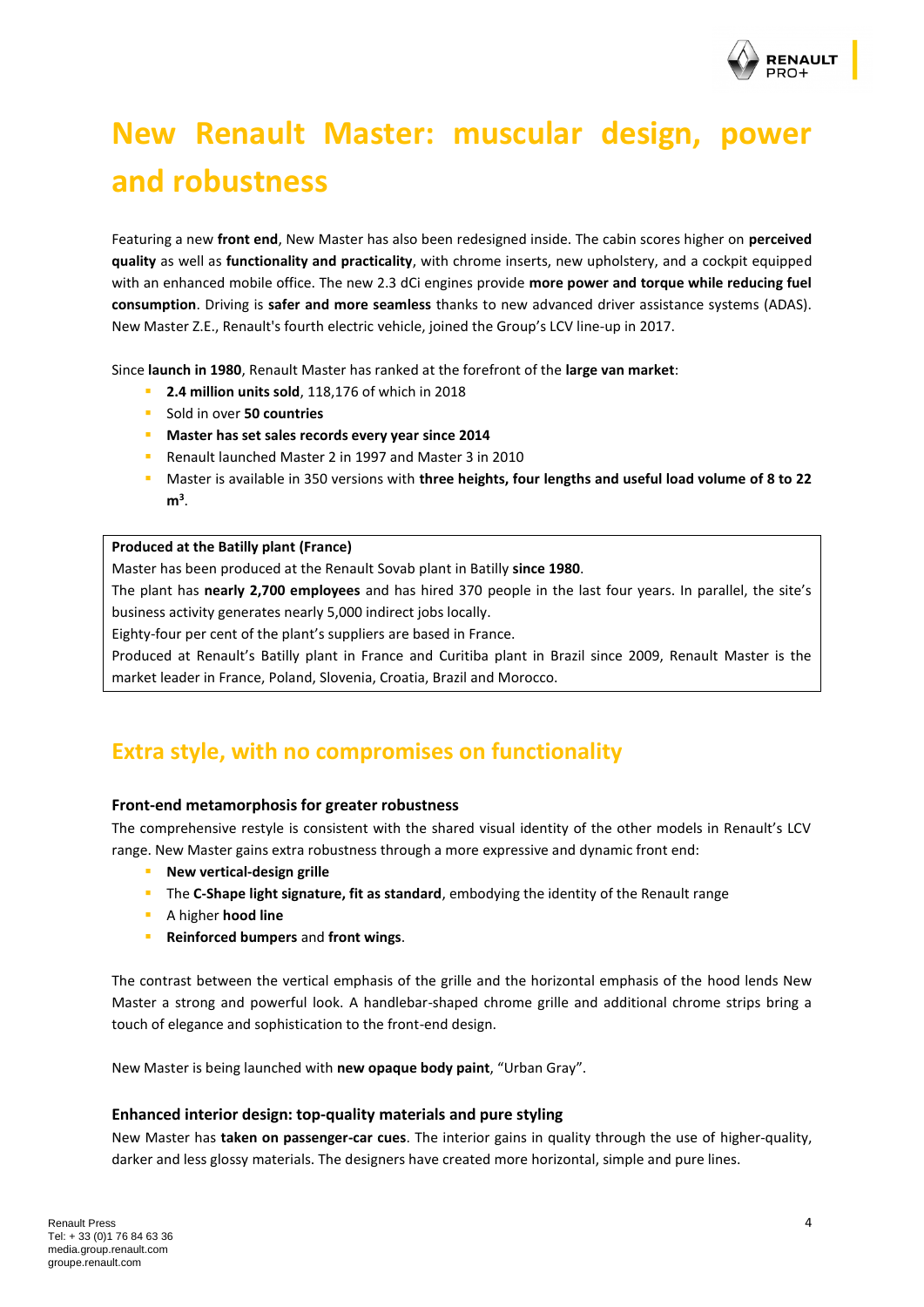

The elegant and functional interior features:

- **E** A new restyled dashboard with large open or closed storage spaces
- **Chrome inserts on the air vents, air-conditioning buttons** and **new steering wheel**
- A new gear-stick handle, black with chrome surrounds
- New, more **high-tech upholstery**
- A **dashboard** equipped with a **3.5-inch TFT digital screen**
- **•** The navigation screen is fully integrated in the central area of the dashboard whatever the multimedia system used, be it R-LINK Evolution or Media Nav Evolution.

### <span id="page-4-0"></span>**More power with the 2.3 dCi engine**

New Master is powered by a new range of 2.3 dCi engines more adapted than ever to the needs of professionals.

- The engines comply with the Euro 6d-temp / Euro 6d standards (depending on vehicle volume and mass) and are equipped with **Twin Turbo** technology.
- Power and torque have been increased, to a **maximum 180 hp and 400 Nm**, for a dynamic and responsive drive.
- The engines reduce fuel consumption by up to **1 l/100 km (NEDC correlated figures)**.

Depending on the version, the new powerplants are available with a six-speed manual gearbox or a six-speed semi-automatic gearbox.

They are fitted with the latest **pollution control technologies**, including a selective catalytic reduction (SCR) system.

### <span id="page-4-1"></span>**Capacious cargo area designed for efficiency**

#### **The largest mobile office in its category**

New Master has one of the largest **storage volumes** in its category, at up to **105 liters**. For greater practicality, the cockpit has been redesigned with:

- **EXECT A new "Easy Life" folding tray** above the glove box, which unfolds with a simple push, providing:
	- An additional work space
	- A lunch space equipped with a large, central cup holder
- A capacious **10.5-liter "Easy Life" drawer** for easier access
- An **induction smartphone charger**
- A **docking station** for tablets at the center of the dashboard
- High-performance connected **multimedia solutions**:
	- R-LINK Evolution
	- Media Nav Evolution (compatible with Android Auto™ and Apple CarPlay™, depending on the version).

To improve the driving experience, particular work went into the man-machine interfaces on the New Master dashboard.

#### **LED lighting and ergonomic handles for easier loading and onboard work**

The loading area on New Master has been optimized so that professionals can work more efficiently in all conditions:

- **New LED lighting** opposite the sliding door and at the rear in the central part of the ceiling
	- **five times more lighting power** in the cargo area
- **New ergonomic door handles** for easy entries and exits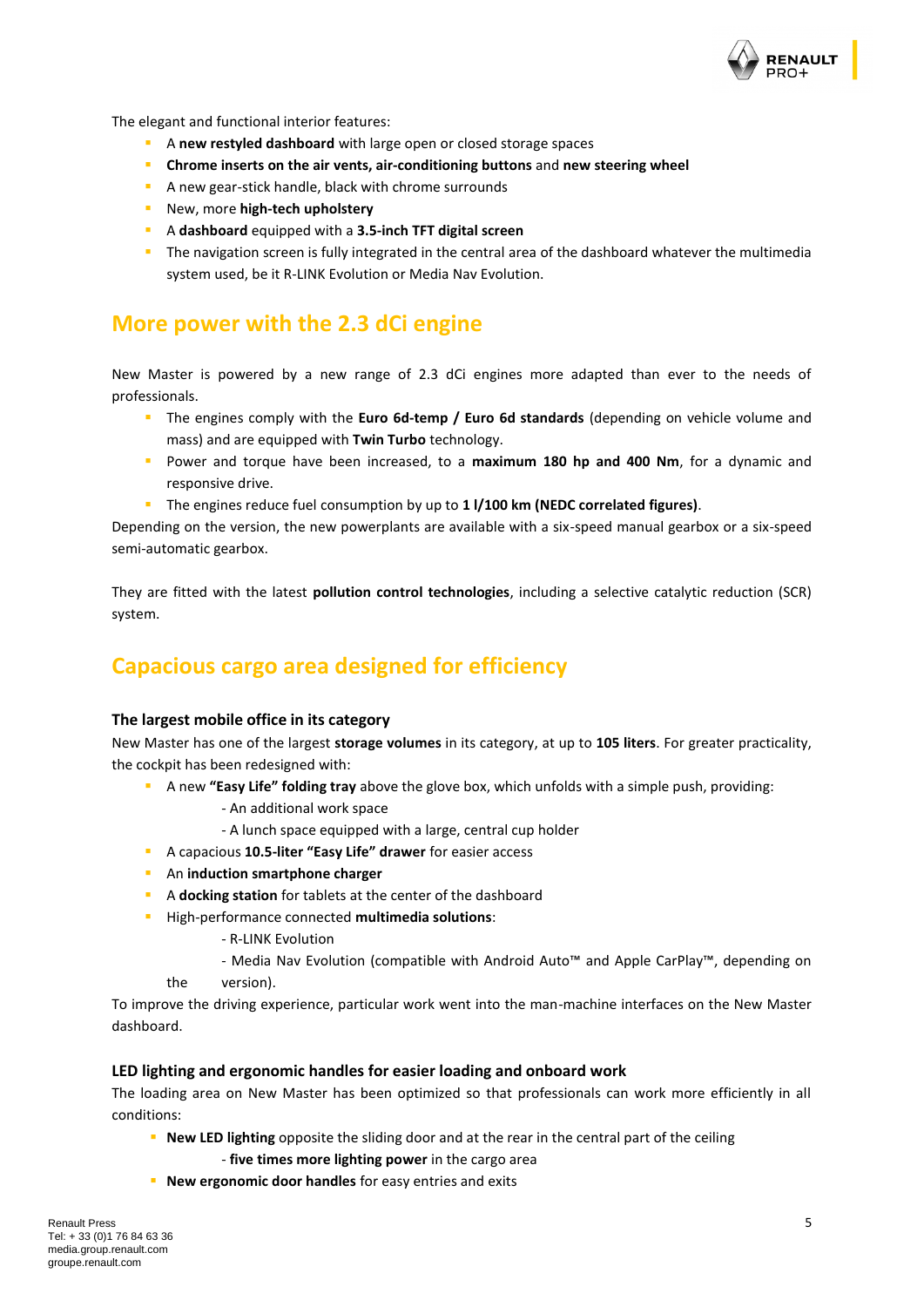

- One minimum at the rear, two with a sliding door, and three with two sliding doors - Robust, easy to grip and ideally positioned for excellent rear and side access.

## <span id="page-5-0"></span>**"All Around Safety" driving experience**

Equipped with a lane departure warning system, rear park assist and a reversing camera, New Master is available with new **advanced driver assistance systems (ADAS)** to make driving easier and ensure the complete peace of mind of drivers and passengers:

- **Front Park Assist**
- **Rear View Assist**, with a screen on the upper part of the windscreen providing optimal rear visibility for medium and long distances
- **E** Blind Spot Warning, alerting drivers of objects in their blind spots
- **E** Side Wind Assist (standard), a vehicle stabilization system that activates at speeds of over 70 km/h and corrects sideways deviations by up to 50% in extreme conditions
- **Automatic lights and wipers** (standard)
- Active Emergency Braking System, active both in cities and on highways.

### <span id="page-5-1"></span>**New Master: bespoke excellence**

Available in nearly **350 versions**, with three heights and four lengths, New Renault Master is perfectly adapted to the needs of all professionals.

- The chassis cabs, available in **front- and rear-wheel-drive**, are designed to withstand heavy loads.
- New Master comes in a broad range of versions with maximum authorized laden masses of 2.8 to 4.5 tonnes and **useful volume ranging from 8 to 22 m<sup>3</sup>** .
- **E** New Master is available in a variety of body types, including van, seven-seater deep cab for transporting teams to construction sites, tipper, platform, high-volume, chassis and flatbed. In all, it exists in 500 possible varieties.

**In 2018, 38.5% of Master vehicles were converted.** The conversions can be relatively simple, such as adding a workshop to the loading area, or more technical and complex, including vans with boom lifts, vans for firefighters, and vans for transporting horses.

### <span id="page-5-2"></span>**Master Z.E., the all-electric version**

Particularly **suited to last-mile deliveries in city centers**, the large electric van, New Master Z.E., addresses all motorists placing a premium on environmental issues. It has a **real-life range of 120 km** (\*), adapted to daily last-mile deliveries or other professional uses in urban environments.

#### **33 kWh battery**

- New Master Z.E. is equipped with the new-generation **lithium-ion Z.E. 33** battery with 33 kWh and optimized electronic management.
- A complete charge takes **six hours using a 32A / 7.4 kW WallBox**.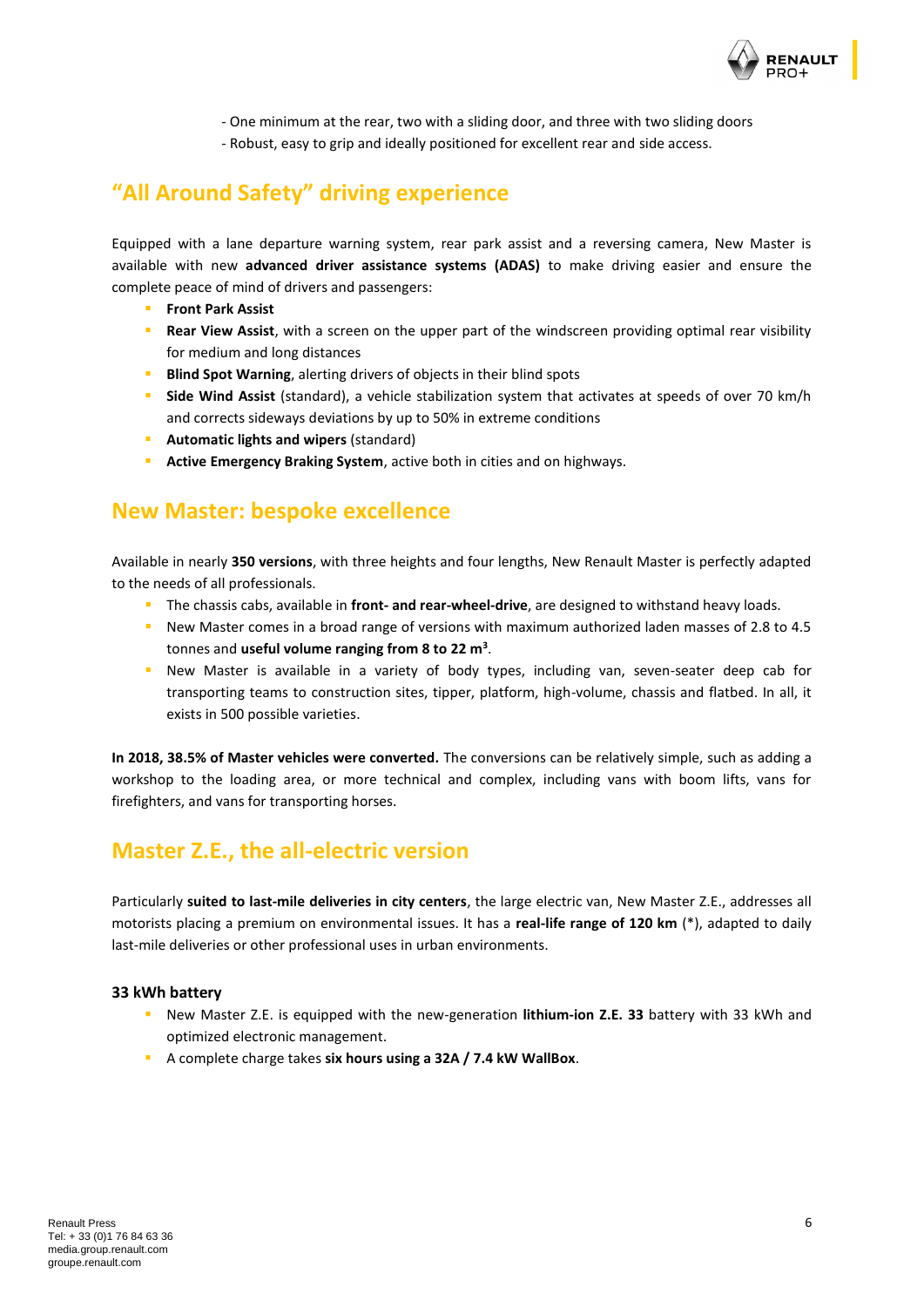

#### **57 kW motor**

- New Master Z.E. is powered by the R75 electric motor with high energy efficiency and power of **57 kW** (equivalent to 76 hp).
- **Tiried and tested on ZOE and Kangoo Z.E.**, the motor makes New Master Z.E. ideal for use in and around the city.
- The motor is manufactured at Renault's **Cléon** plant in France, the group's flagship facility for high value-added engines and gearboxes.

#### **Six versions to meet the diverse needs of professionals**

- New Master Z.E. is available in **six versions** with a choice of three lengths and two heights.
- **The four van versions have a useful volume of 8 to 13 m<sup>3</sup>.**
- The two platform cab versions available in lengths L2 and L3 are ideal bases for conversions into highvolume bodies for transporting loads of up to 22  $m^3$ .

*(\*) Range is always greater than 80 km in the most severe use cases (heavy loads, driving in the city center with frequent stops, winter conditions).*

To find out more, take a look at the [Renault Master Z.E.](https://media.group.renault.com/global/en-gb/download/21204346/file/pdf) press kit.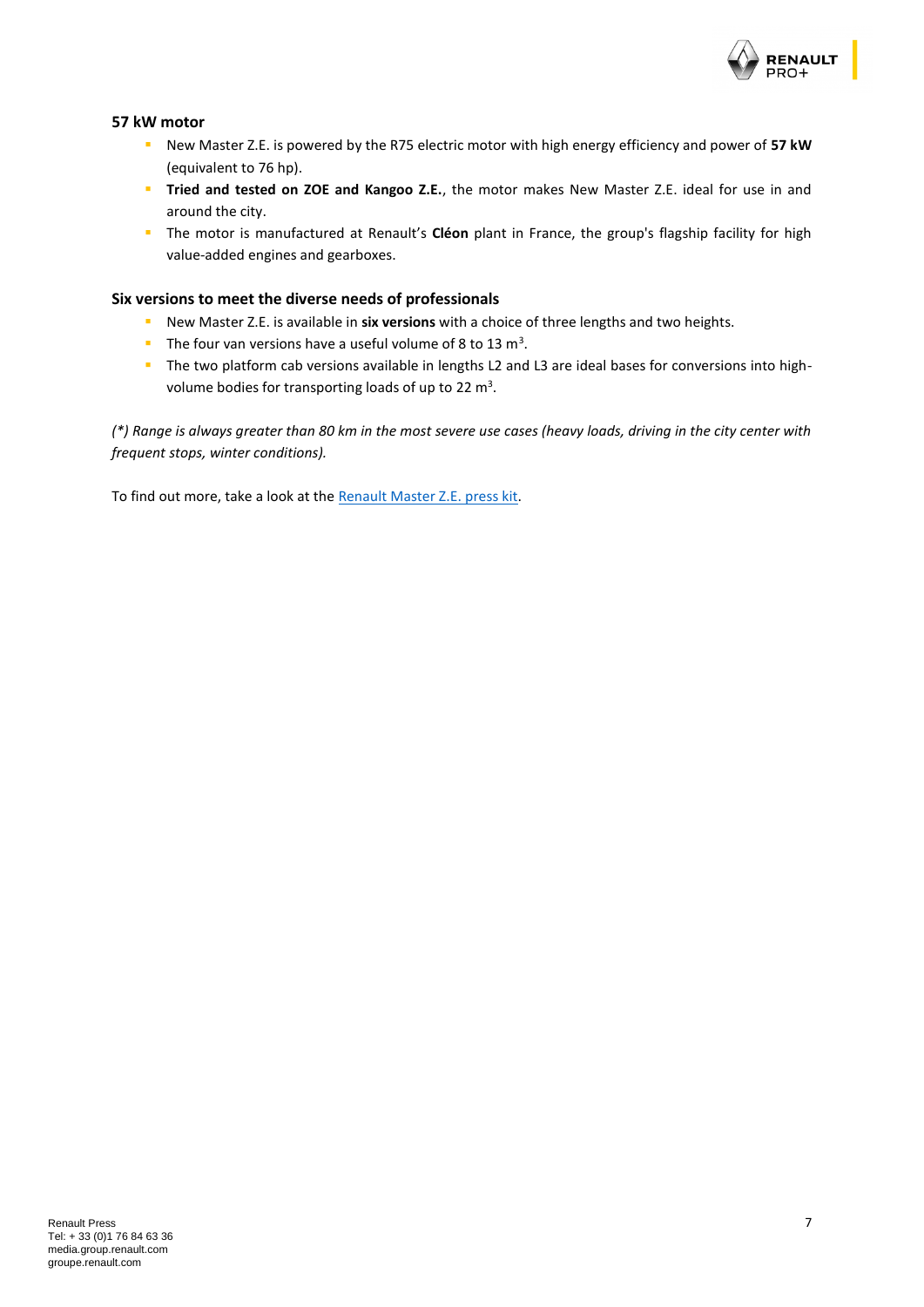

## <span id="page-7-0"></span>**New Renault Trafic: the benchmark urban van**

Renault has restyled New Trafic, with a **more expressive grille and full LED headlights**, and made it even more versatile. The **EDC automatic transmission** offers comfort and seamless operation both in everyday maneuvers and out on the open road. A true work tool, New Trafic is fully in step with its times in terms of its **agility**, **connectivity** and **revised ergonomics**. **Powered by new 2.0 dCi engines**, it responds to all professional situations and to certain personal uses. Renault Trafic is also available in **Combi**, **Bus** and **SpaceClass** passenger-transport versions.

Launched in 1980, Renault Trafic ranks in the **top-three mid-sized vans in Europe**:

- **Over 2 million Trafic models sold**, 97,422 of which in 2018
- Sold in nearly **50 countries**
- Renault launched Trafic 2 in 2000 and Trafic 3 in 2014
- Trafic is available in 275 versions with **two lengths and two heights** and useful load volume **of 3.2 to 8.6 m<sup>3</sup>**
- **·** The Trafic line-up ranges from the van to the high-end SpaceClass shuttle.

#### **Produced exclusively at the Sandouville plant (France)**

Renault's Sandouville plant has produced Trafic **since 2014**. In 2019, Sandouville celebrated its 55th birthday and the production of eight million vehicles, including the **500,000th Trafic in March 2019**. The Sandouville plant has **2,800 employees**, 675 of them newly recruited.

To support its activity, Groupe Renault recently invested €300 million in the plant. Sandouville was recently attributed with the future production of the new Mitsubishi Motors van built on the Renault Trafic platform.

### <span id="page-7-1"></span>**Urban style: elegant and sophisticated styling**

#### **Exterior upgrades for a more expressive design**

New Trafic possesses the same visual identity as the other models in the Renault LCV range. The new, more expressive front-end features:

- **New full LED headlights**, more high-tech, dynamic and efficient
- **.** The **C-Shape LED light signature** embodying the identity of the Renault range
- **EX A more assertive grille**, with a showcased logo and new grille enhanced by chrome inserts
- A **new body color**, "Urban Gray".

#### **A comfortable cabin for harmonious travel**

Each and every cabin detail has been redesigned to improve the experience of drivers and passengers, from the upholsteries and leather gear stick to the harmoniously designed dashboard.

The impression of being behind the wheel of a passenger car is accentuated by the vehicle's comfort and driving position:

- A **modernized dashboard**, including satin chrome touches on the air vents, the central console surround, the air-conditioning controls, the gear stick and the dials
- A **"Carbon Gray" design scheme**, extending to the door panels
- A **new gear-stick handle**
- **New, more high-tech upholstery** (from the very first trim level), **more durable and with a higherquality feel.**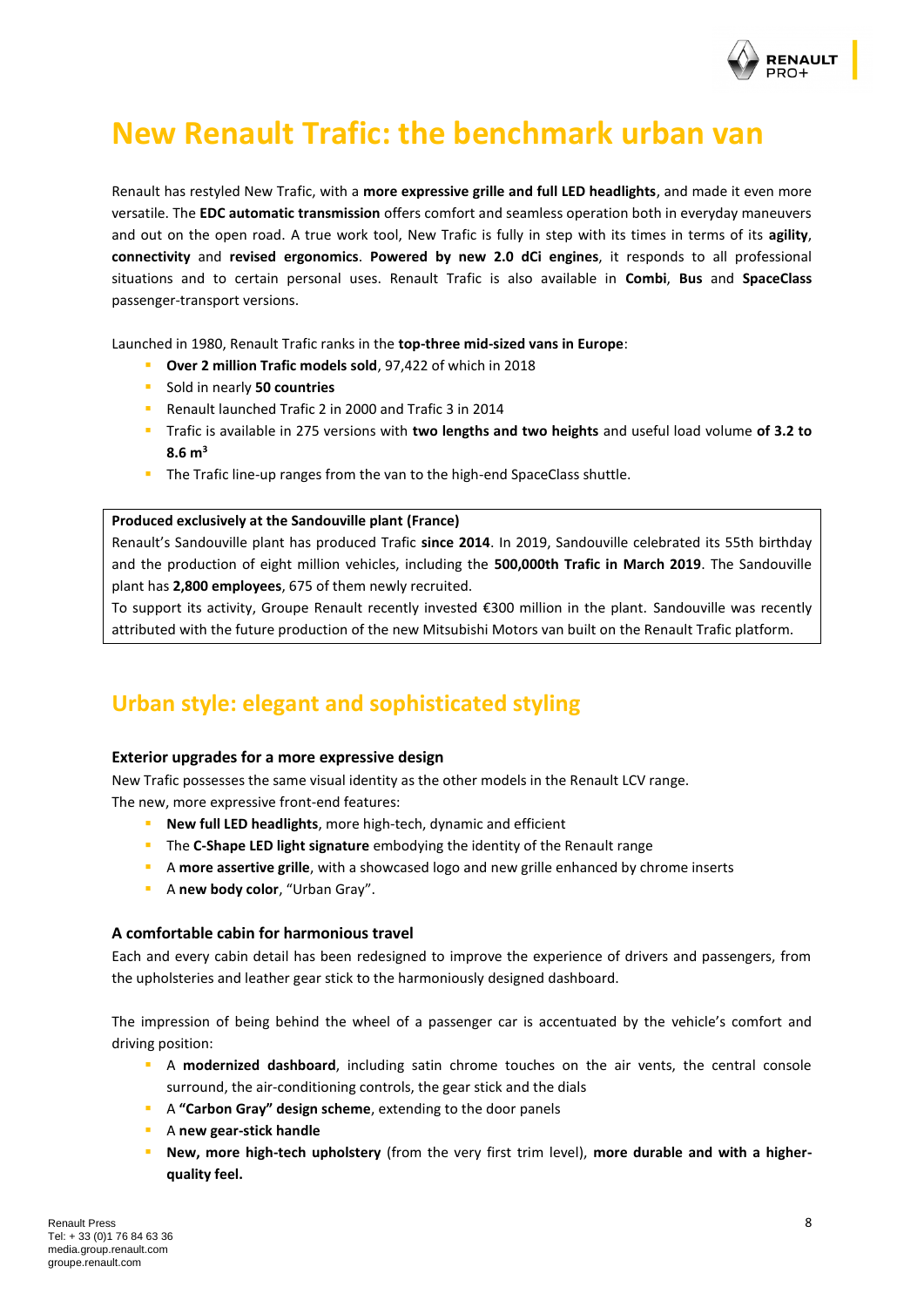

## <span id="page-8-0"></span>**2.0 dCi engine and automatic gearbox: new, highly-awaited engines and transmissions**

#### **New, latest-generation engines**

New Trafic is powered by a new range of 2.0 dCi engines more adapted than ever to the needs of professionals.

- The engines now comply with **Euro 6d-temp standards**.
- Equipped with a variable-geometry turbocharger, they offer **extra power and torque, up to 170 hp and 380 Nm**.
- The new powerplants reduce fuel consumption by up to **0.6 l/100 km (NEDC correlated figures)** for the 145 hp version.
- **.** They continue to boast the latest pollution control technologies, including a selective catalytic reduction (SCR) system.

#### **EDC automatic gearbox**

In a further upgrade, the two highest-power engines are now available with the **EDC6 dual-clutch automatic gearbox**, for smoother and faster shifting.

This top-quality equipment is supplied by the world leader in automotive transmission systems, Getrag.

### <span id="page-8-1"></span>**Leading-edge equipment for easier motoring**

#### **New, connected mobile office**

New Renault Trafic can be transformed into a true mobile and connected office, now including:

- **Onboard connectivity** with high-performance multimedia solutions:
	- R-LINK Evolution
		- Media Nav Evolution with a multi-touch screen (compatible with Android Auto™ and Apple

CarPlay™).

▪ **A new R&Go single DIN radio**, and a new microphone for better call quality.

New Renault Trafic continues to offer:

- One of the best storage capacities on the market, at **90 liters**, including a 54-liter bin under the passenger bench
- A **folding passenger seat**, providing space for a computer
- A storage space and a writing tablet with a clipboard
- **Smartphone and tablet holders**.

#### **An optimal loading area with a working length of up to 4.15 m**

The rectangular design of the loading area optimizes useful volume, which ranges from 3.2 to 8.6 m<sup>3</sup>. New Renault Trafic now offers:

- **EXTED Stronger LED lighting** in the loading area (500 lumens) for more comfortable working conditions
- A **new three-button folding key** or a Renault hands-free card, with the Single Door Opening (SDO) option for simplified access
- A reinforced **Extra Security lock**
- **E** New polypropylene loading-area trim for easier cleaning
- **•** A complete range of customized trims for a more robust and longer-lasting loading area.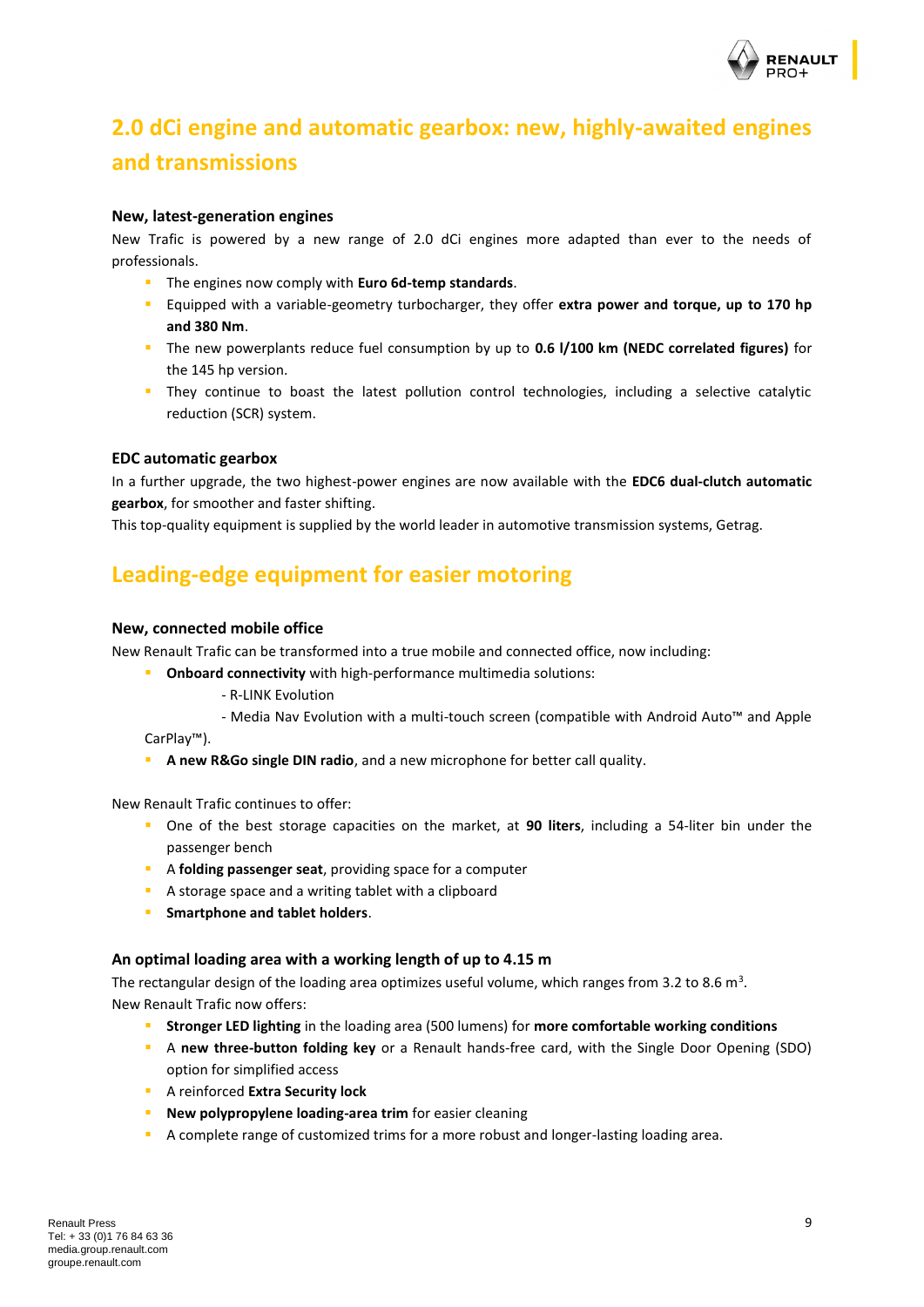

New Trafic is a highly versatile vehicle that makes life easier for customers by continuing to offer:

- The best length in the market, with a loading hatch offering a **working length of up to 4.15 m**
- A host of solutions that make loading easier and safer, including a 255° rear-door opening angle, up to **18 lashing rings**, and a **left-door latch** for driving with the right door open at 90°.

#### **Useful driving technologies**

Comfort, user-friendliness and safety are enhanced by New Trafic's advanced driver assistance systems (ADAS),

including:

- **EXTE:** The Wide View Mirror, more than doubling the angle of rear right-side visibility
- **Front and Rear Park Assist** with a reversing camera
- The **Trailer Swing Assist** system for keeping trailers stable.

Full LED headlights make driving at night safer. They increase lighting by **50% in full-beam position** and **34% in dipped-beam position** compared with halogen headlights, and also have an extended life span.

## <span id="page-9-0"></span>**Extensively modular and customizable**

**Available in 275 versions**, New Renault Trafic is modular and customizable thanks to a broad range of options, accessories, and numerous conversion possibilities.

- **•** Van: 2 lengths, 2 heights, useful volume of 3.2 to 8.6  $m^3$ , a wide choice of paneling, glass, partition and door choices, as well as deep cab versions.
- **·** Platform cab: high volume, refrigerated, tipper, etc.
- **•** Passenger transport: up to nine seats, while maintaining maximum trunk volume of 1.8 m<sup>3</sup>.

## <span id="page-9-1"></span>**SpaceClass, the mobile lounge**

With Renault SpaceClass, **passenger-transport specialists and private motorists alike** will be able to meet the expectations of the most demanding passengers. The **lounge-inspired interior** gives occupants the impression of being at home, including for family trips and adventures.

New SpaceClass boasts enhanced styling, greater comfort and more practical solutions for an improved in-car experience.

Refined exterior styling with:

- New full LED headlights with the C-Shape light signature
- **EXCLUSIVE "Comet Gray"** metallic body paint
- **Diamond-cut wheel rims**
- **"Gloss Black" styling components** (grille support panel, door mirrors, external protection components and door handles).

A premium interior environment with:

- **Leather upholstery**
- A **modernized dashboard** with a full-grain leather steering wheel and chrome insert
- **Jersey-fabric ceiling trim** and floor **carpeting.**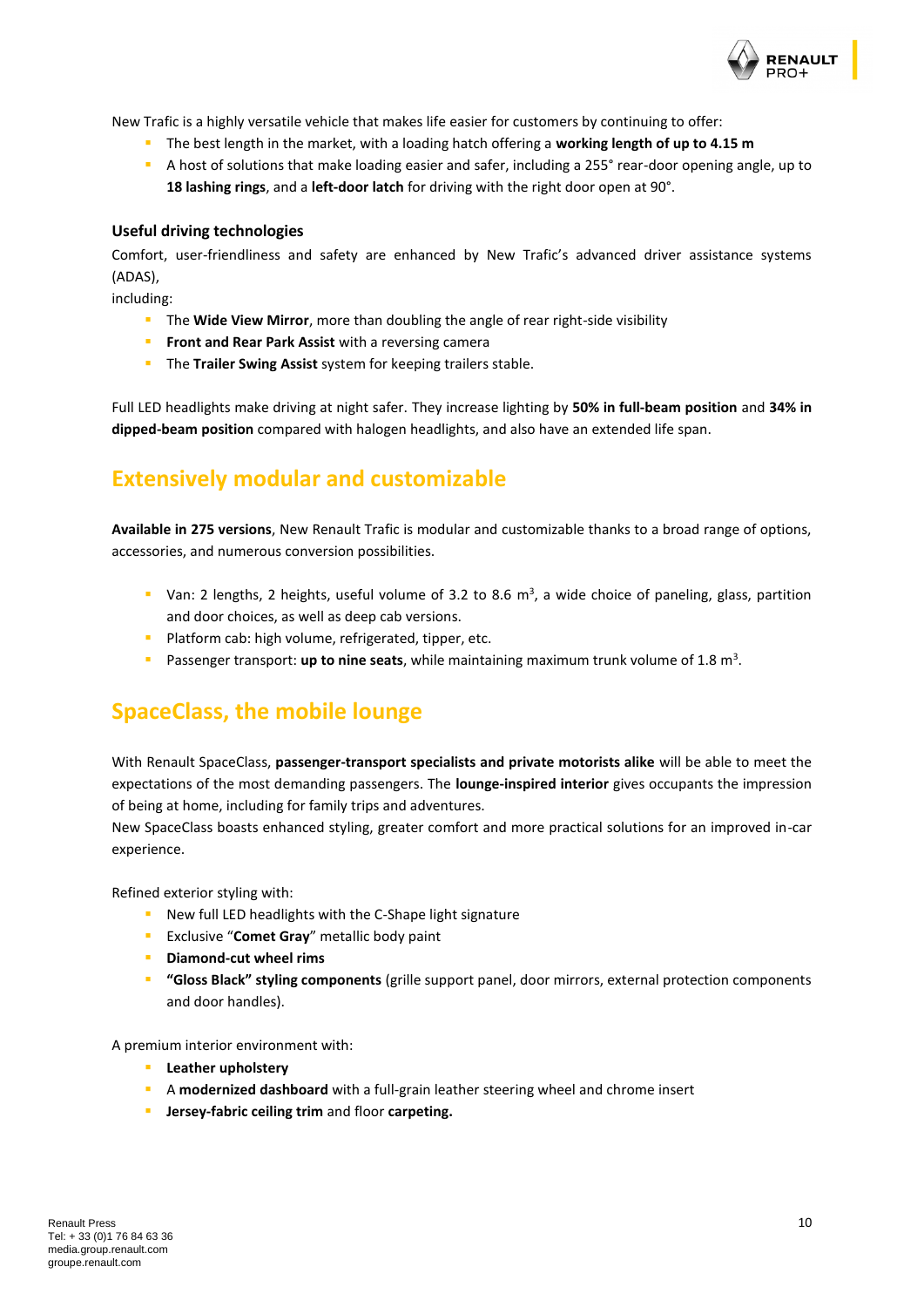

More comfort with:

- **EXEC A new EDC automatic gearbox**
- **Easier back-row access** with the "Easy Entry" function
- A reversing camera combined with front and rear parking sensors.

Details that make a difference:

- **6 individual LED reading lamps**
- **220 volt** (300 watt) socket
- **2 USB ports** in the passenger area
- Up to four mesh pockets and two map pockets.

And, as always, optimal versatility with:

- Up to **50 configurations** from two to nine seats
- **E** Maximum flexibility for adjusting equipment on rails (bench seats, seats and table)
- Up to **six face-to-face seats** (each with its own built-in seat belt), with the best knee room in the segment
- **E** Sliding, swiveling and removable individual seats
- A sliding and folding tray table.

To find out more, take a look at the [Renault Trafic SpaceClass press kit.](https://media.group.renault.com/global/en-gb/download/93222/presskit/pdf)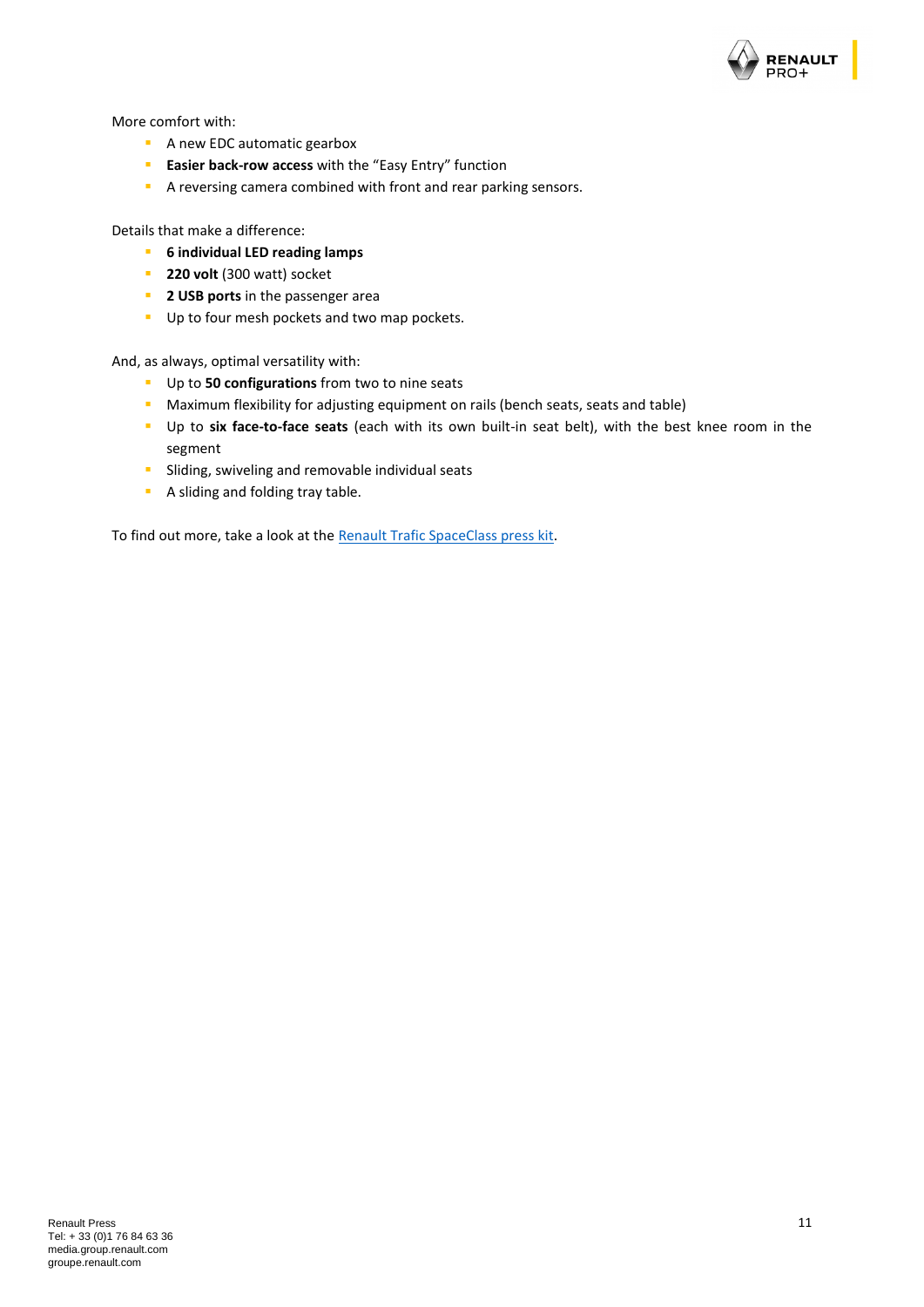

## <span id="page-11-0"></span>**Renault Pro+: the expert brand for professionals**

**Renault Pro+** is Groupe Renault's expert brand. In addition to bespoke solutions adapted to all professional needs, it offers:

- **A specialized network (sales and after-sales) of 661 Renault Pro+ centers** in 39 countries (a quarter of all Renault points of sale), dedicated to professional customers and meeting the very highest standards.
- **A network of over 400 approved coachbuilders** in 30 countries, for converting vehicles according to the specific needs of professionals.
- **In An engineering center** dedicated to LCVs, based in Villiers-Saint-Frédéric in France.
- **Production sites on three continents**: Europe (three sites in France), Latin America (Argentina and Brazil) and Africa (Morocco).

As the European leader in vans and electric light commercial vehicles, Groupe Renault has developed a connected services offering, **Renault EASY CONNECT**, to make life easier for customers, from locating charging stations to controlling their vehicle remotely (My Z.E. Connect, Z.E. Trip, Z.E. Pass, My Z.E. Inter@ctive, My Z.E. Connect Pro).

**[Renault EASY CONNECT for Fleet](https://media.group.renault.com/global/fr-fr/renault/media/presspacks/21204361/renault-master-ze-et-renault-easy-connect-for-fleet-lexpertise-au-service-des-professionnels)** is an ecosystem of connected services designed specifically for professional customers, helping them to manage their vehicle fleets and reduce their costs.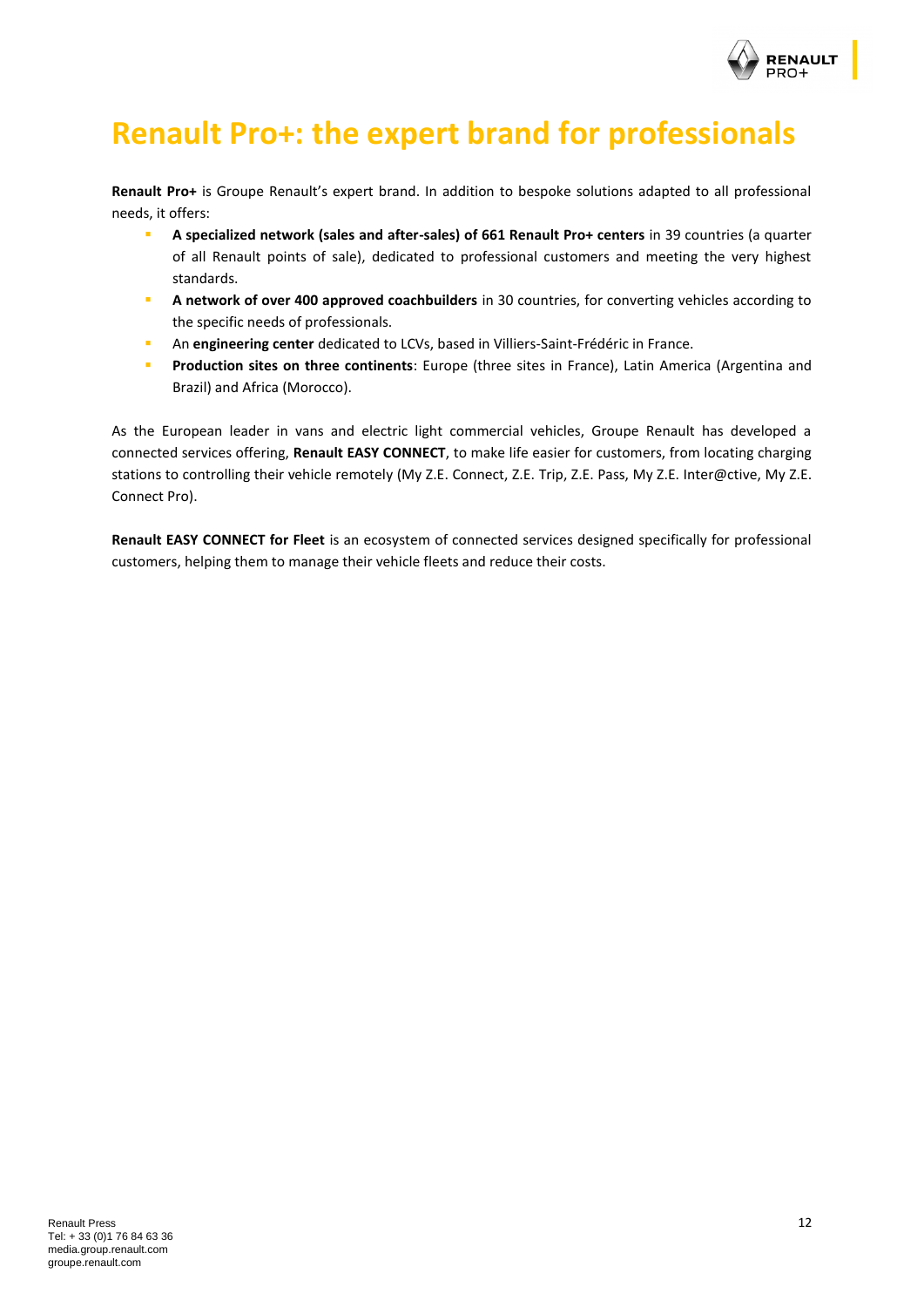

## **New Renault MASTER**

### **Dimensions**

| <b>PANEL VAN FRONT WHEEL DRIVE</b> | <b>L1H1</b> | L1H2    | L2H2    | L2H3    | L3H2    | L3H3    |  |
|------------------------------------|-------------|---------|---------|---------|---------|---------|--|
| Load volume (m3)                   | 8           | 9       | 10,8    | 12,3    | 13      | 14,8    |  |
| <b>Exterior dimensions (mm)</b>    |             |         |         |         |         |         |  |
| Overhall Length                    | 5,075       | 5,075   | 5,575   | 5,575   | 6,225   | 6,225   |  |
| Overhall Height                    | 2,310       | 2,503   | 2,499   | 2,749   | 2,549   | 2,815   |  |
| Overhall width including mirrors   | 2,470       | 2,470   | 2,470   | 2,470   | 2,470   | 2,470   |  |
| Loading area (mm)                  |             |         |         |         |         |         |  |
| Load lenght at floor level         |             | 2,583   | 3,083   |         | 3,733   |         |  |
| Load length, 1 metre from floor    |             | 2,530   | 3,030   |         | 3,680   |         |  |
| Inside width (maxi)                |             |         |         | 1,765   |         |         |  |
| Inside width between wheel arches  |             |         |         | 1,380   |         |         |  |
| Headroom                           | 1,700       |         | 1,894   | 2,144   | 1,894   | 2,144   |  |
| Sliding side door (mm)             |             |         |         |         |         |         |  |
| Sliding door width                 |             | 1,050   |         |         | 1,270   |         |  |
| Sliding door height                | 1,581       |         | 1,78    |         |         |         |  |
| Rear door (mm)                     |             |         |         |         |         |         |  |
| Width (at 169 mm)                  | 1,580       |         |         |         |         |         |  |
| Height                             | 1,627       |         |         | 1,820   |         |         |  |
| Unladen sill height (mini/maxi)    | 546/564     | 544/563 | 545/562 | 543/560 | 543/557 | 542/555 |  |
| Ground clearance (laden)           | 182         |         | 174     | 173     | 172     | 169     |  |

<span id="page-12-0"></span>

| <b>PANEL VAN REAR WHEEL DRIVE</b> | L3H2 SW | L3H2 TW | L3H3 SW | L3H3 TW | L4H2 SW        | L4H2 TW | L4H3 SW | L4H3 TW |
|-----------------------------------|---------|---------|---------|---------|----------------|---------|---------|---------|
| Load volume (m3)                  | 12,4    | 12,4    | 14,2    | 14,2    | 14,9           | 14,9    | 17      | 17      |
| <b>Exterior dimensions (mm)</b>   |         |         |         |         |                |         |         |         |
| Overhall Length                   | 6,225   | 6,225   | 6,225   | 6,225   | 6,875          | 6,875   | 6,875   | 6,875   |
| Overhall Height                   | 2,549   | 2,549   | 2,815   | 2,815   | 2,557          | 2,557   | 2,808   | 2,808   |
| Overhall width including mirrors  | 2,470   | 2,470   | 2,470   | 2,470   | 2,470          | 2,470   | 2,470   | 2,470   |
| Loading area (mm)                 |         |         |         |         |                |         |         |         |
| Load lenght at floor level        |         | 3,733   |         |         |                |         | 4,383   |         |
| Load length, 1 metre from floor   |         | 3,680   |         |         |                |         | 4,330   |         |
| Inside width (maxi)               |         |         |         |         | 1,765          |         |         |         |
| Inside width between wheel arches | 1,380   | 1,080   | 1,380   | 1,080   | 1,380          | 1,080   | 1,380   | 1,080   |
| Headroom                          |         | 1,798   |         | 2,048   | 2,048<br>1,798 |         |         |         |
| Sliding side door (mm)            |         |         |         |         |                |         |         |         |
| Sliding door width                |         |         |         |         | 1,270          |         |         |         |
| Sliding door height               |         |         |         |         | 1,684          |         |         |         |
| Rear door (mm)                    |         |         |         |         |                |         |         |         |
| Width (at 169 mm)                 |         |         |         |         | 1,580          |         |         |         |
| Height                            | 1,724   |         |         |         |                |         |         |         |
| Unladen sill height (mini/maxi)   | 674/696 | 706/724 | 672/694 | 704/723 | 682/704        | 701/717 | 680/702 | 700/715 |
| Ground clearance (laden)          | 197     | 181     | 197     | 181     |                | 167     |         |         |

*SW: Single wheels TW: Twin wheels*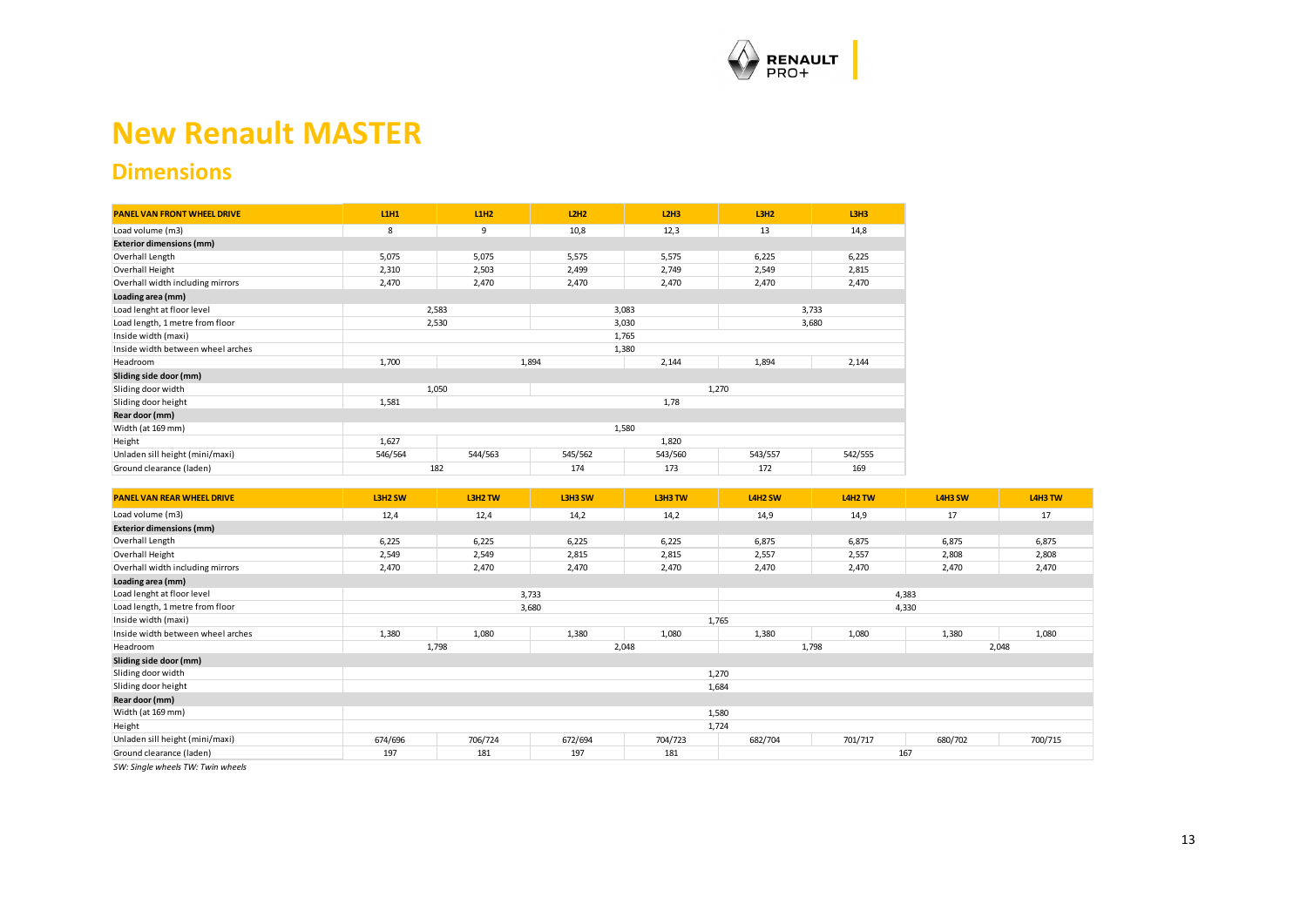

## **New Renault MASTER**

## **Technical data**

| <b>PANEL VAN REAR WHEEL DRIVE</b>        | dCi 130         | dCi 145<br><b>Energy (Stop&amp;Start)</b> | dCi 165<br><b>Energy (Stop&amp;Start)</b> | dCi 130            | dCi 145<br><b>Energy (Stop&amp;Start)</b> | dCi 165<br><b>Energy (Stop&amp;Start)</b> |  |
|------------------------------------------|-----------------|-------------------------------------------|-------------------------------------------|--------------------|-------------------------------------------|-------------------------------------------|--|
| Depollution standard                     |                 | EuroVI-D                                  |                                           |                    |                                           |                                           |  |
| Transmission                             |                 |                                           |                                           |                    |                                           |                                           |  |
| Gearbox                                  | MT <sub>6</sub> | MT <sub>6</sub>                           | MT <sub>6</sub>                           | MT <sub>6</sub>    | MT <sub>6</sub>                           | MT <sub>6</sub>                           |  |
| Drive train                              | Single wheels   | Single wheels                             | Single wheels                             | Twin wheels        | Twin wheels                               | Twin wheels                               |  |
| Engine                                   |                 |                                           |                                           |                    |                                           |                                           |  |
| Engine                                   |                 |                                           |                                           | M9T                |                                           |                                           |  |
| Engine capacity (cm3)                    |                 |                                           |                                           | 2,298              |                                           |                                           |  |
| Injection type                           |                 |                                           |                                           | Direct Common Rail |                                           |                                           |  |
| Fuel type                                |                 |                                           |                                           | Diesel             |                                           |                                           |  |
| Turbo Type                               |                 |                                           |                                           | Twin Turbo**       |                                           |                                           |  |
| Number of cylinders                      |                 |                                           |                                           |                    |                                           |                                           |  |
| Number of valves                         |                 |                                           |                                           | 16                 |                                           |                                           |  |
| Max engine power kW CEE (hp DIN)         | 96 (130)        | 107 (145)                                 | 120 (165)                                 | 96 (130)           | 107 (145)                                 | 120 (165)                                 |  |
| Max engine power (rpm)                   | 3,500           | 3,500                                     | 3,500                                     | 3,500              | 3,500                                     | 3,500                                     |  |
| Max engine torque (Nm CEE)               | 330             | 360                                       | 380                                       | 330                | 360                                       | 380                                       |  |
| Max engine torque (rpm)                  | 1,500           | 1,500                                     | 1,500                                     | 1,500              | 1,500                                     | 1,500                                     |  |
| <b>Performances</b>                      |                 |                                           |                                           |                    |                                           |                                           |  |
| Max speed (km/h)                         | 144             | 149                                       | 155                                       | 143                | 148                                       | 154                                       |  |
| <b>Consumption and CO2 emission NEDC</b> |                 |                                           |                                           |                    |                                           |                                           |  |
| Fuel cons.L/100km (combined) *           | 8,6             | 8,1                                       | 8,1                                       | 9,0                | 8,6                                       | 8,6                                       |  |
| CO2 emission g/km (combined) *           | 224             | 211                                       | 211                                       | 233                | 225                                       | 225                                       |  |

<span id="page-13-0"></span>

| <b>PANEL VAN FRONT WHEEL DRIVE</b>          | dCi 135         | <b>dCi 150</b>      | dCi 180                        |
|---------------------------------------------|-----------------|---------------------|--------------------------------|
|                                             |                 | Energy (Stop&Start) | <b>Energy (Stop&amp;Start)</b> |
| Depollution standard                        |                 | Euro 6-Dtemp        |                                |
| Transmission                                |                 |                     |                                |
| Gearbox                                     | MT <sub>6</sub> | MT <sub>6</sub>     | MT <sub>6</sub>                |
| Engine                                      |                 |                     |                                |
| Engine                                      |                 | M9T                 |                                |
| Engine capacity (cm3)                       |                 | 2,298               |                                |
| Injection type                              |                 | Direct Common Rail  |                                |
| Fuel type                                   |                 | Diesel              |                                |
| Turbo Type                                  |                 | Twin Turbo**        |                                |
| Number of cylinders                         |                 | 4                   |                                |
| Number of valves                            |                 | 16                  |                                |
| Max engine power kW CEE (hp DIN)            | 99 (135)        | 110 (150)           | 132 (180)                      |
| Max engine power (rpm)                      | 3,500           | 3,500               | 3,500                          |
| Max engine torque (Nm CEE)                  | 360             | 385                 | 400                            |
| Max engine torque (rpm)                     | 1,500           | 1,500               | 1,500                          |
| <b>Performances</b>                         |                 |                     |                                |
| Max speed (km/h)                            | 148             | 152                 | 163                            |
| <b>Consumption and CO2 emission NEDC BT</b> |                 | V-Low               |                                |
| Fuel cons. L/100km (combined)*              | 6,7             | 5,9                 | 6,6                            |
| CO2 emission g/km (combined)*               | 177             | 154                 | 175                            |
| Consumption and CO2 emission WLTP           |                 | V-Low               |                                |
| Fuel cons. L/100km (combined)*              | 7,9             | 7,8                 | 8,9                            |
| CO2 emission g/km (combined)*               | 236             | 230                 | 235                            |

*\* Provisional data*

*\*\* For Europe versions*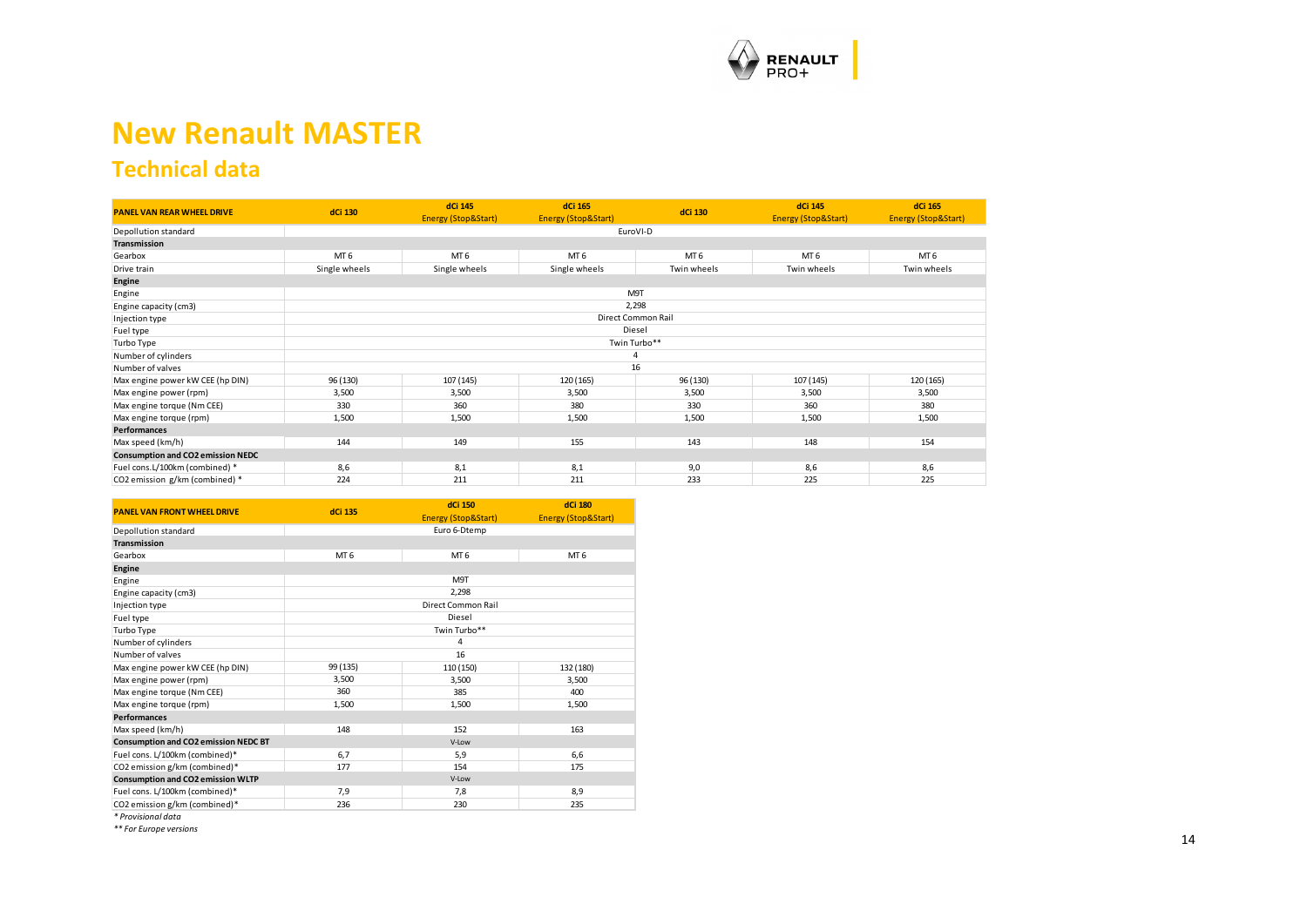

## **New Renault TRAFIC**

## **Dimensions**

| <b>VAN VERSIONS</b>                        | <b>L1H1</b> | <b>L2H1</b> | L1H2        | L2H2        |
|--------------------------------------------|-------------|-------------|-------------|-------------|
| Cargo Volume (m3)                          | 5,2         | 6           | 7.2         | 8.6         |
| <b>Exterior dimensions (mm)</b>            |             |             |             |             |
| Overhall Length                            | 4.999       | 5.399       | 4.999       | 5,399       |
| Overhall width including mirrors           | 1,956/2,283 | 1,956/2,283 | 1,956/2,283 | 1,956/2,283 |
| Overhall height                            | 1.971       | 1.971       | 2.465       | 2,465       |
| Wheelbase                                  | 3.098       | 3.498       | 3,098       | 3.498       |
| Front overhang                             | 933         | 933         | 933         | 933         |
| Rear overhang                              | 968         | 968         | 968         | 968         |
| Loading area (mm)                          |             |             |             |             |
| Load lenght at floor level                 | 2.537       | 2.937       | 2.537       | 2,937       |
| Load lenght, 400 mm from floor             | 2.537       | 2.937       | 2.537       | 2,937       |
| Load lenght, 1 meter from floor            | 2,250       | 2,650       | 2,250       | 2,650       |
| Inside width (maxi)                        | 1.662       | 1.662       | 1.662       | 1.662       |
| Inside width between wheel arches          | 1.268       | 1,268       | 1.268       | 1.268       |
| Sliding side door (mm)                     |             |             |             |             |
| Sliding side door width, 600 mm from floor | 907         | 907         | 907         | 907         |
| Sliding side door width, 100 mm from floor | 1,030       | 1,030       | 1,030       | 1,030       |
| Sliding side door heigh                    | 1,284       | 1,284       | 1,284       | 1,284       |
| Rear door (mm)                             |             |             |             |             |
| Rear doors width, 70 mm from floor         | 1.391       | 1,391       | 1.391       | 1.391       |
| Rear doors height                          | 1,320       | 1,320       | 1,820       | 1,820       |
| Sill height                                | 552         | 552         | 552         | 552         |
| Ground clearance (laden)                   | 160         | 160         | 160         | 160         |

| <b>CREW CAB VERSIONS</b>                             | <b>L1H1</b>   | <b>L2H1</b>   |
|------------------------------------------------------|---------------|---------------|
| Cargo Volume (m3)                                    | 3.2           | 4.0           |
| <b>Exterior dimensions (mm)</b>                      |               |               |
| Overhall Length                                      | 4.999         | 5,399         |
| Overhall width including mirrors                     | 1,956/2,283   | 1,956/, 283   |
| Overhall height                                      | 1,971         | 1,971         |
| Wheelbase                                            | 3,098         | 3,498         |
| Front overhang                                       | 933           | 933           |
| Rear overhang                                        | 968           | 968           |
| Loadind area (mm)                                    |               |               |
| Load lenght, 30 mm from floor (until 222 mm - E0)    | 2,018         | 2,418         |
| Load lenght, 30 mm from floor (until 222 mm - E1-E2) | 1,914 à 2,023 | 2,314 à 2,423 |
| Load lenght, 400 mm from floor                       | 1.419         | 1,819         |
| Load lenght, 1,1 metre from floor                    | 1,340         | 1,740         |
| Inside width (maxi)                                  | 1.662         | 1,662         |
| Inside width between wheel arches                    | 1,268         | 1,268         |
| Headroom                                             | 1,387         | 1,387         |
| Sliding side door (mm)                               |               |               |
| Sliding side door width, 600 mm from floor           | 907           | 907           |
| Sliding side door width, 100 mm from floor           | 1,030         | 1,030         |
| Sliding side door heigh                              | 1.284         | 1.284         |
| Rear door (mm)                                       |               |               |
| Rear doors width, 70 mm from floor                   | 1,391         | 1,391         |
| Rear doors height                                    | 1,320         | 1,320         |
| Sill height                                          | 552           | 552           |
| Ground clearance (laden)                             | 160           | 160           |

| <b>PLATFORM CAB VERSIONS</b>     | <b>L2H1</b> |
|----------------------------------|-------------|
| <b>Exterior dimensions (mm)</b>  |             |
| Height version                   | 3,498       |
| Front overhang                   | 933         |
| Rear overhang                    | 817         |
| Overhall width                   | 5,248       |
| Overhall width including mirrors | 1,956/2,283 |
| Overhall lenght                  | 1,953       |
| Ground clearance (mini)          | 160         |
| Dimensions for conversion (mm)   |             |
| Overhall lenght                  | 5,648       |
| Load lenght                      | 3,100       |
| Rear overhang                    | 1,217       |
| Width                            | 2,150       |
| Height                           | 2,700       |
|                                  |             |